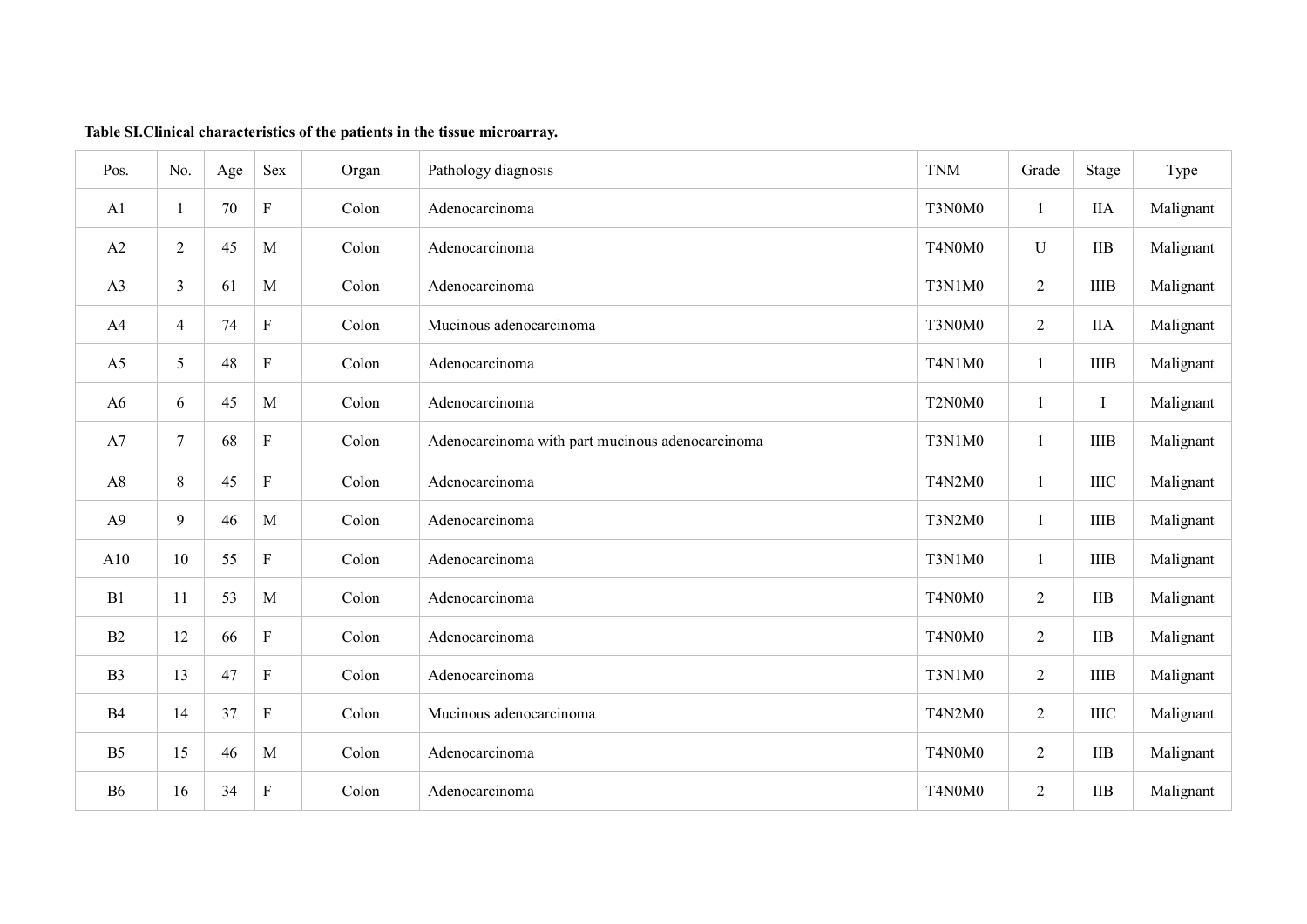| B7             | 17 | 58     | $\rm F$      | Colon      | Adenocarcinoma                                | T4N0M0                   | $\overline{2}$ | <b>IIB</b>     | Malignant  |
|----------------|----|--------|--------------|------------|-----------------------------------------------|--------------------------|----------------|----------------|------------|
| <b>B8</b>      | 18 | 64     | M            | Colon      | Adenocarcinoma                                | T3N1M0                   | 2              | <b>IIIB</b>    | Malignant  |
| <b>B</b> 9     | 19 | 31     | $\mathbf{M}$ | Colon      | Adenocarcinoma                                | T4N0M0                   | $\overline{2}$ | <b>IIB</b>     | Malignant  |
| <b>B10</b>     | 20 | 71     | $\mathbf M$  | Colon      | Adenocarcinoma                                | T4N0M0                   | $\mathfrak{2}$ | <b>IIB</b>     | Malignant  |
| C1             | 21 | 79     | $\rm F$      | Colon      | Adenocarcinoma                                | T3N0M0                   | $\mathfrak{Z}$ | <b>IIA</b>     | Malignant  |
| C2             | 22 | 66     | $\mathbf M$  | Colon      | Adenocarcinoma                                | T4N0M0                   | $\overline{2}$ | <b>IIB</b>     | Malignant  |
| C <sub>3</sub> | 23 | 38     | $\mathbf M$  | Colon      | Adenocarcinoma                                | T4N0M0                   | $\overline{3}$ | <b>IIB</b>     | Malignant  |
| C4             | 24 | 71     | M            | Colon      | Adenocarcinoma                                | T4N0M0                   | $\overline{2}$ | IIB            | Malignant  |
| C <sub>5</sub> | 25 | 73     | ${\bf F}$    | Colon      | Adenocarcinoma                                | <b>T4N1M0</b>            | $\mathfrak{Z}$ | <b>IIIB</b>    | Malignant  |
| C6             | 26 | $78\,$ | $\mathbf F$  | Colon      | Adenocarcinoma with necrosis                  | T3N1M0                   | $\mathfrak{Z}$ | <b>IIIB</b>    | Malignant  |
| C7             | 27 | 59     | $\mathbf M$  | Colon      | Adenocarcinoma                                | T4N0M0                   | $\mathfrak{Z}$ | <b>IIB</b>     | Malignant  |
| C8             | 28 | 50     | $\mathbf{M}$ | Colon      | Adenocarcinoma                                | T4N0M0                   | $\mathfrak{Z}$ | <b>IIB</b>     | Malignant  |
| C9             | 29 | 48     | $\rm F$      | Colon      | Adenocarcinoma                                | T4N2M0                   | $\mathfrak{Z}$ | $\rm{HIC}$     | Malignant  |
| C10            | 30 | 54     | $\rm F$      | Colon      | Adenocarcinoma                                | T4N0M0                   | $\mathfrak{Z}$ | <b>IIB</b>     | Malignant  |
| D <sub>1</sub> | 31 | 55     | $\mathbf M$  | Lymph node | Metastatic adenocarcinoma from colon          | $\overline{\phantom{a}}$ | $\mathfrak{2}$ | $\blacksquare$ | Metastasis |
| D2             | 32 | 53     | ${\bf F}$    | Lymph node | Metastatic adenocarcinoma from colon          | $\blacksquare$           | $\mathfrak{2}$ | $\blacksquare$ | Metastasis |
| D <sub>3</sub> | 33 | 54     | $\mathbf M$  | Lymph node | Metastatic adenocarcinoma from colon          |                          | $\mathfrak{2}$ | $\blacksquare$ | Metastasis |
| D <sub>4</sub> | 34 | 58     | $\mathbf M$  | Lymph node | Metastatic adenocarcinoma from colon (sparse) |                          | $\overline{2}$ | $\blacksquare$ | Metastasis |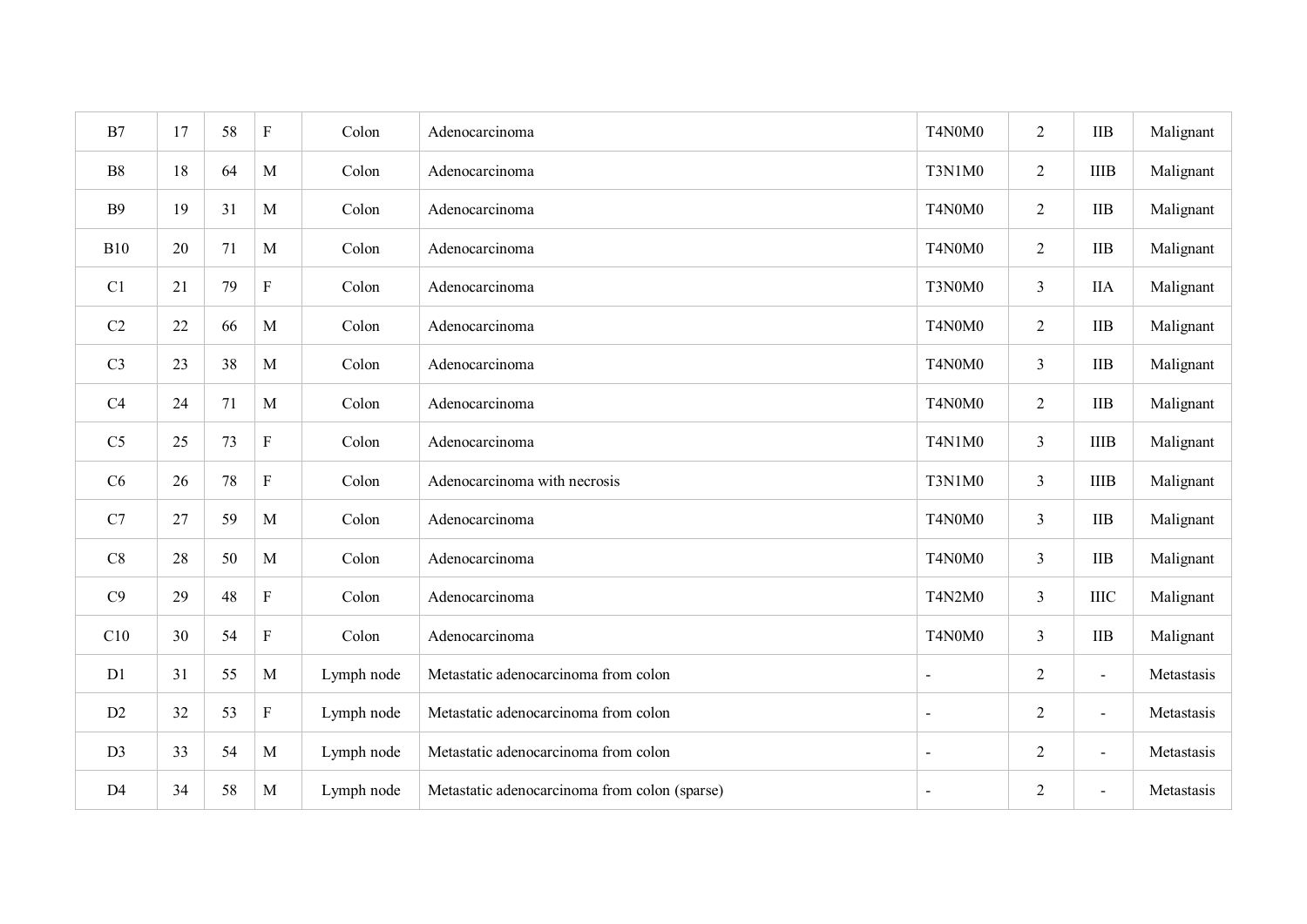| D <sub>5</sub> | 35 | 65 | $\mathbf{M}$              | Lymph node | Metastatic adenocarcinoma from colon                        | $\blacksquare$           | $\overline{2}$ | $\blacksquare$           | Metastasis |
|----------------|----|----|---------------------------|------------|-------------------------------------------------------------|--------------------------|----------------|--------------------------|------------|
| D <sub>6</sub> | 36 | 60 | ${\bf F}$                 | Lymph node | Metastatic adenocarcinoma from colon                        | $\sim$                   | $\overline{2}$ | $\blacksquare$           | Metastasis |
| D7             | 37 | 43 | $\mathbf M$               | Lymph node | Metastatic adenocarcinoma from colon                        | $\sim$                   | $\overline{c}$ | $\blacksquare$           | Metastasis |
| D <sub>8</sub> | 38 | 74 | $\mathbf{M}$              | Lymph node | Metastatic adenocarcinoma from colon                        | $\blacksquare$           | $\overline{2}$ | $\blacksquare$           | Metastasis |
| D <sub>9</sub> | 39 | 41 | M                         | Lymph node | Metastatic adenocarcinoma from colon                        |                          | $\ast$         | $\overline{\phantom{a}}$ | Metastasis |
| D10            | 40 | 57 | ${\bf F}$                 | Lymph node | Metastatic adenocarcinoma from colon                        | $\blacksquare$           | 3              | $\blacksquare$           | Metastasis |
| E1             | 41 | 71 | $\mathbf{M}$              | Lymph node | Metastatic adenocarcinoma from colon                        | $\blacksquare$           | $\overline{2}$ | $\blacksquare$           | Metastasis |
| E2             | 42 | 49 | ${\bf F}$                 | Lymph node | Metastatic adenocarcinoma from colon                        | $\overline{\phantom{a}}$ | $\overline{2}$ | $\sim$                   | Metastasis |
| E <sub>3</sub> | 43 | 48 | $\mathbf{M}$              | Lymph node | Metastatic adenocarcinoma with necrosis from colon          | $\sim$                   | $\overline{c}$ | $\blacksquare$           | Metastasis |
| E <sub>4</sub> | 44 | 35 | $\mathbf M$               | Lymph node | Metastatic adenocarcinoma from colon                        | $\overline{\phantom{a}}$ | $\overline{2}$ | $\blacksquare$           | Metastasis |
| E <sub>5</sub> | 45 | 30 | $\mathbf M$               | Lymph node | Metastatic adenocarcinoma from colon                        | $\blacksquare$           | 3              | $\blacksquare$           | Metastasis |
| E <sub>6</sub> | 46 | 56 | $\boldsymbol{\mathrm{F}}$ | Lymph node | Metastatic adenocarcinoma from colon                        | $\sim$                   | $\overline{2}$ | $\overline{\phantom{a}}$ | Metastasis |
| E7             | 47 | 71 | $\mathbf M$               | Lymph node | Metastatic adenocarcinoma from colon                        | $\blacksquare$           | $\overline{2}$ | $\blacksquare$           | Metastasis |
| E8             | 48 | 78 | $\mathbf{M}$              | Lymph node | Metastatic adenocarcinoma from colon                        | $\sim$                   | $\overline{2}$ | $\sim$                   | Metastasis |
| E <sub>9</sub> | 49 | 64 | ${\bf F}$                 | Lymph node | Metastatic adenocarcinoma with necrosis from colon (sparse) | $\blacksquare$           | $\overline{2}$ | $\overline{\phantom{a}}$ | Metastasis |
| E10            | 50 | 38 | ${\bf F}$                 | Lymph node | Metastatic adenocarcinoma from colon                        |                          | 3              | $\blacksquare$           | Metastasis |
| F1             | 51 | 42 | M                         | Lymph node | Metastatic adenocarcinoma from colon                        | $\sim$                   | 3              | $\blacksquare$           | Metastasis |